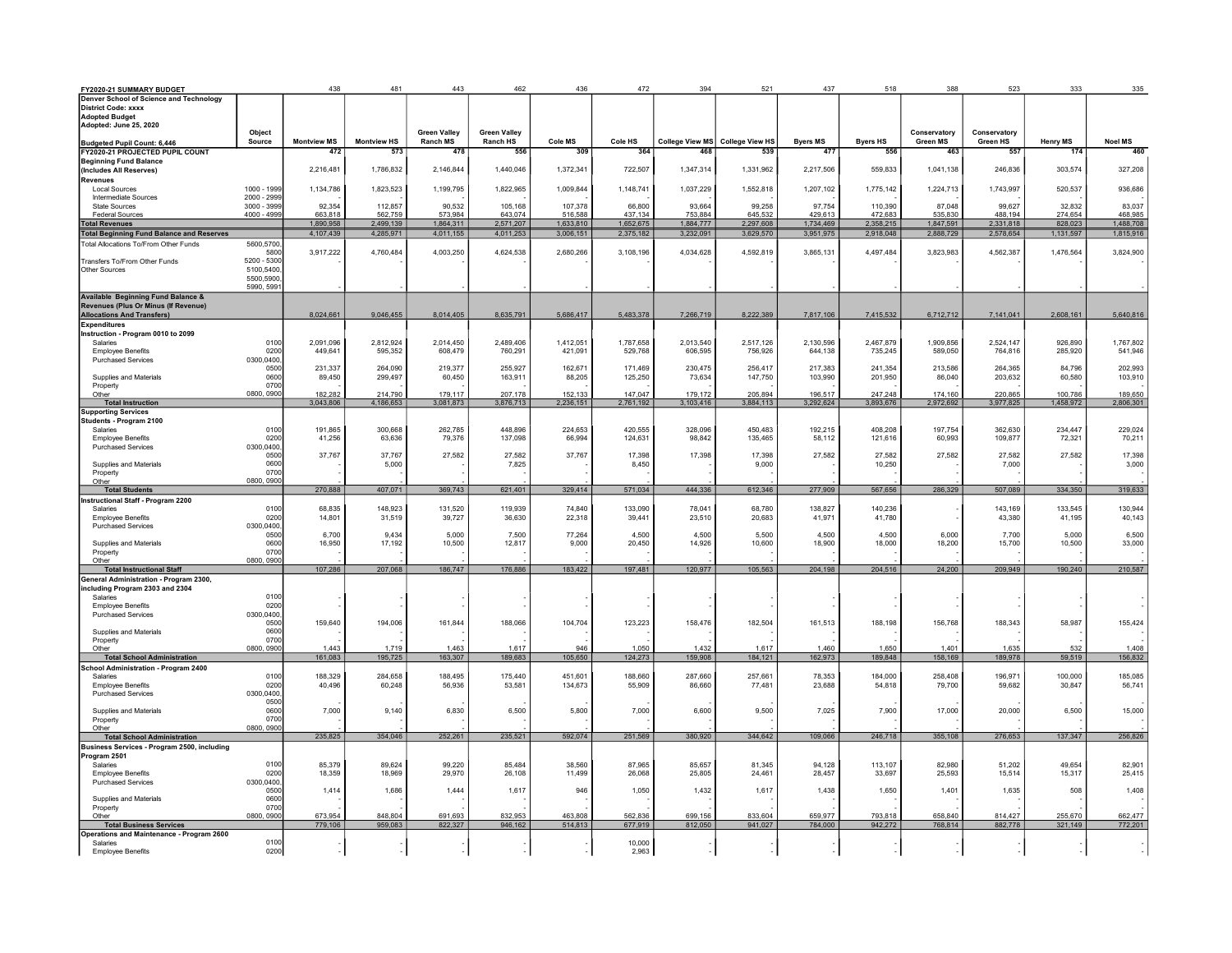| <b>Purchased Services</b>                              | 0300,0400,<br>0500 |           |           |           |           |           |           |           |           |           |           |           |           |           |           |
|--------------------------------------------------------|--------------------|-----------|-----------|-----------|-----------|-----------|-----------|-----------|-----------|-----------|-----------|-----------|-----------|-----------|-----------|
| Supplies and Materials                                 | 0600               | 377,150   | 458,317   | 421,888   | 489,296   | 246,922   | 291,424   | 373,979   | 430,715   | 381,446   | 444,536   | 370,180   | 490,816   | 153,803   | 405,774   |
| Property<br>Other                                      | 0700<br>0800, 0900 | 18,475    | 21,404    | 18,253    | 21,293    | 13,874    | 16,930    | 17,885    | 20,178    | 18,320    | 19,755    | 17,860    | 23,686    | 11,923    | 53,180    |
| <b>Total Operations and Maintenance</b>                |                    | 395,625   | 479,721   | 440,141   | 510,589   | 260,796   | 321,317   | 391,864   | 450,893   | 399,766   | 464,291   | 388,040   | 514,502   | 165,726   | 458,954   |
| <b>Student Transportation - Program 2700</b>           |                    |           |           |           |           |           |           |           |           |           |           |           |           |           |           |
| Salaries<br><b>Employee Benefits</b>                   | 0100<br>0200       |           |           |           |           |           |           |           |           |           |           |           |           |           |           |
| <b>Purchased Services</b>                              | 0300,0400          |           |           |           |           |           |           |           |           |           |           |           |           |           |           |
|                                                        | 0500               | 86,452    |           | 86,644    | 96,356    | 59,993    | 59,258    | 109,810   |           |           | 25,806    | 136,402   |           | 86,210    | 80,594    |
| Supplies and Materials                                 | 0600<br>070        | 750       | 1.146     | 2.000     | 1.250     | 500       | 500       | 360       | 1,100     | 364       | 780       | 700       | 1.112     | 250       | 805       |
| Property<br>Other                                      | 0800, 0900         | 1,800     | 1,800     | 1,800     | 1,800     | 1,800     | 1,800     | 1,800     | 1,800     | 1,800     | 1,800     | 1,800     | 1,800     | 1,800     | 31,800    |
| <b>Total Student Transportation</b>                    |                    | 89,002    | 2,946     | 90,444    | 99,406    | 62,293    | 61,558    | 111,970   | 2,900     | 2,164     | 28,386    | 138,902   | 2,912     | 88,260    | 113,199   |
| Central Support - Program 2800, including              |                    |           |           |           |           |           |           |           |           |           |           |           |           |           |           |
| Program 2801                                           |                    |           |           |           |           |           |           |           |           |           |           |           |           |           |           |
| Salaries                                               | 0100<br>0200       |           |           |           |           |           |           |           |           |           |           |           |           |           |           |
| <b>Employee Benefits</b><br><b>Purchased Services</b>  | 0300,0400          |           |           |           |           |           |           |           |           |           |           |           |           |           |           |
|                                                        | 0500               |           |           |           |           |           |           |           |           |           |           |           |           |           |           |
| Supplies and Materials                                 | 0600               |           |           |           |           |           |           |           |           |           |           |           |           |           |           |
| Property                                               | 0700               |           |           |           |           |           |           |           |           |           |           |           |           |           |           |
| Other<br><b>Total Central Support</b>                  | 0800, 0900         |           |           |           |           |           |           |           |           |           |           |           |           |           |           |
| Other Support - Program 2900                           |                    |           |           |           |           |           |           |           |           |           |           |           |           |           |           |
| Salaries                                               | 0100               |           |           |           |           |           |           |           |           |           |           |           |           |           |           |
| <b>Employee Benefits</b>                               | 0200               |           |           |           |           |           |           |           |           |           |           |           |           |           |           |
| <b>Purchased Services</b>                              | 0300,0400          |           |           |           |           |           |           |           |           |           |           |           |           |           |           |
| Supplies and Materials                                 | 0500<br>0600       |           |           |           |           |           |           |           |           |           |           |           |           |           |           |
| Property                                               | 0700               |           |           |           |           |           |           |           |           |           |           |           |           |           |           |
| Other                                                  | 0800, 0900         |           |           |           |           |           |           |           |           |           |           |           |           |           |           |
| <b>Total Other Support</b>                             |                    |           |           |           |           |           |           |           |           |           |           |           |           |           |           |
| ood Service Operations - Program 3100                  |                    |           |           |           |           |           |           |           |           |           |           |           |           |           |           |
| Salaries<br><b>Employee Benefits</b>                   | 0100<br>0200       |           |           |           |           |           |           |           |           |           |           |           |           |           |           |
| <b>Purchased Services</b>                              | 0300,0400          |           |           |           |           |           |           |           |           |           |           |           |           |           |           |
|                                                        | 0500               | 4,038     | 4,989     | 4,125     | 4,826     | 2,701     | 3,157     | 4,090     | 4,711     | 4,108     | 4,807     | 4,003     | 4,763     | 1,451     | 4,020     |
| Supplies and Materials                                 | 0600<br>0700       |           |           |           |           |           |           |           |           |           |           |           |           |           |           |
| Property<br>Other                                      | 0800, 090          |           |           |           |           |           |           |           |           |           |           |           |           |           |           |
| <b>Total Other Support</b>                             |                    | 4,038     | 4,989     | 4,125     | 4,826     | 2,701     | 3,157     | 4,090     | 4,711     | 4,108     | 4,807     | 4,003     | 4,763     | 1,451     | 4,020     |
| Enterprise Operations - Program 3200                   |                    |           |           |           |           |           |           |           |           |           |           |           |           |           |           |
| Salaries                                               | 0100               |           |           |           |           |           |           |           |           |           |           |           |           |           |           |
| <b>Employee Benefits</b>                               | 0200<br>0300,0400  |           |           |           |           |           |           |           |           |           |           |           |           |           |           |
| <b>Purchased Services</b>                              | 0500               |           |           |           |           |           |           |           |           |           |           |           |           |           |           |
| Supplies and Materials                                 | 0600               |           |           |           |           |           |           |           |           |           |           |           |           |           |           |
| Property                                               | 0700               |           |           |           |           |           |           |           |           |           |           |           |           |           |           |
| Other<br><b>Total Enterprise Operations</b>            | 0800, 0900         |           |           |           |           |           |           |           |           |           |           |           |           |           |           |
| Community Services - Program 3300                      |                    |           |           |           |           |           |           |           |           |           |           |           |           |           |           |
| <b>Salaries</b>                                        | 0100               |           |           |           |           |           |           |           |           |           |           |           |           |           |           |
| <b>Employee Benefits</b>                               | 0200               |           |           |           |           |           |           |           |           |           |           |           |           |           |           |
| <b>Purchased Services</b>                              | 0300,0400<br>0500  |           |           |           |           |           |           |           |           |           |           |           |           |           |           |
| Supplies and Materials                                 | 0600               |           |           |           |           |           |           |           |           |           |           |           |           |           |           |
| Property                                               | 0700               |           |           |           |           |           |           |           |           |           |           |           |           |           |           |
| Other                                                  | 0800, 0900         |           |           |           |           |           |           |           |           |           |           |           |           |           |           |
| <b>Total Community Services</b>                        |                    |           |           |           |           |           |           |           |           |           |           |           |           |           |           |
| <b>Education for Adults - Program 3400</b><br>Salaries | 0100               |           |           |           |           |           |           |           |           |           |           |           |           |           |           |
| <b>Employee Benefits</b>                               | 0200               |           |           |           |           |           |           |           |           |           |           |           |           |           |           |
| <b>Purchased Services</b>                              | 0300,0400          |           |           |           |           |           |           |           |           |           |           |           |           |           |           |
|                                                        | 0500               |           |           |           |           |           |           |           |           |           |           |           |           |           |           |
| Supplies and Materials<br>Property                     | 0600<br>070        |           |           |           |           |           |           |           |           |           |           |           |           |           |           |
| Other                                                  | 0800, 0900         |           |           |           |           |           |           |           |           |           |           |           |           |           |           |
| <b>Total Education for Adults Services</b>             |                    |           |           |           |           |           |           |           |           |           |           |           |           |           |           |
| <b>Total Supporting Services</b>                       |                    | 2,042,853 | 2,610,649 | 2,329,095 | 2,784,474 | 2,051,163 | 2,208,308 | 2,426,115 | 2,646,203 | 1,944,184 | 2,648,494 | 2,123,565 | 2,588,624 | 1,298,042 | 2,292,252 |
| Property - Program 4000                                |                    |           |           |           |           |           |           |           |           |           |           |           |           |           |           |
| Salaries<br><b>Employee Benefits</b>                   | 0100<br>0200       |           |           |           |           |           |           |           |           |           |           |           |           |           |           |
| <b>Purchased Services</b>                              | 0300,0400          |           |           |           |           |           |           |           |           |           |           |           |           |           |           |
|                                                        | 0500               |           |           |           |           |           |           |           |           |           |           |           |           |           |           |
| Supplies and Materials                                 | 0600               |           |           |           |           |           |           |           |           |           |           |           |           |           |           |
| Property                                               | 0700<br>0800, 0900 |           |           |           |           |           |           |           |           |           |           |           |           |           |           |
| Other<br><b>Total Property</b>                         |                    |           |           |           |           |           |           |           |           |           |           |           |           |           |           |
| Other Uses - Program 5000s - including                 |                    |           |           |           |           |           |           |           |           |           |           |           |           |           |           |
| Transfers Out and/or Allocations Out as an             |                    |           |           |           |           |           |           |           |           |           |           |           |           |           |           |
| expenditure                                            |                    |           |           |           |           |           |           |           |           |           |           |           |           |           |           |
| Salaries<br><b>Employee Benefits</b>                   | 0100<br>0200       |           |           |           |           |           |           |           |           |           |           |           |           |           |           |
| <b>Purchased Services</b>                              | 0300,0400,         |           |           |           |           |           |           |           |           |           |           |           |           |           |           |
|                                                        |                    |           |           |           |           |           |           |           |           |           |           |           |           |           |           |
| Supplies and Materials                                 | 0500<br>0600       |           |           |           |           |           |           |           |           |           |           |           |           |           |           |